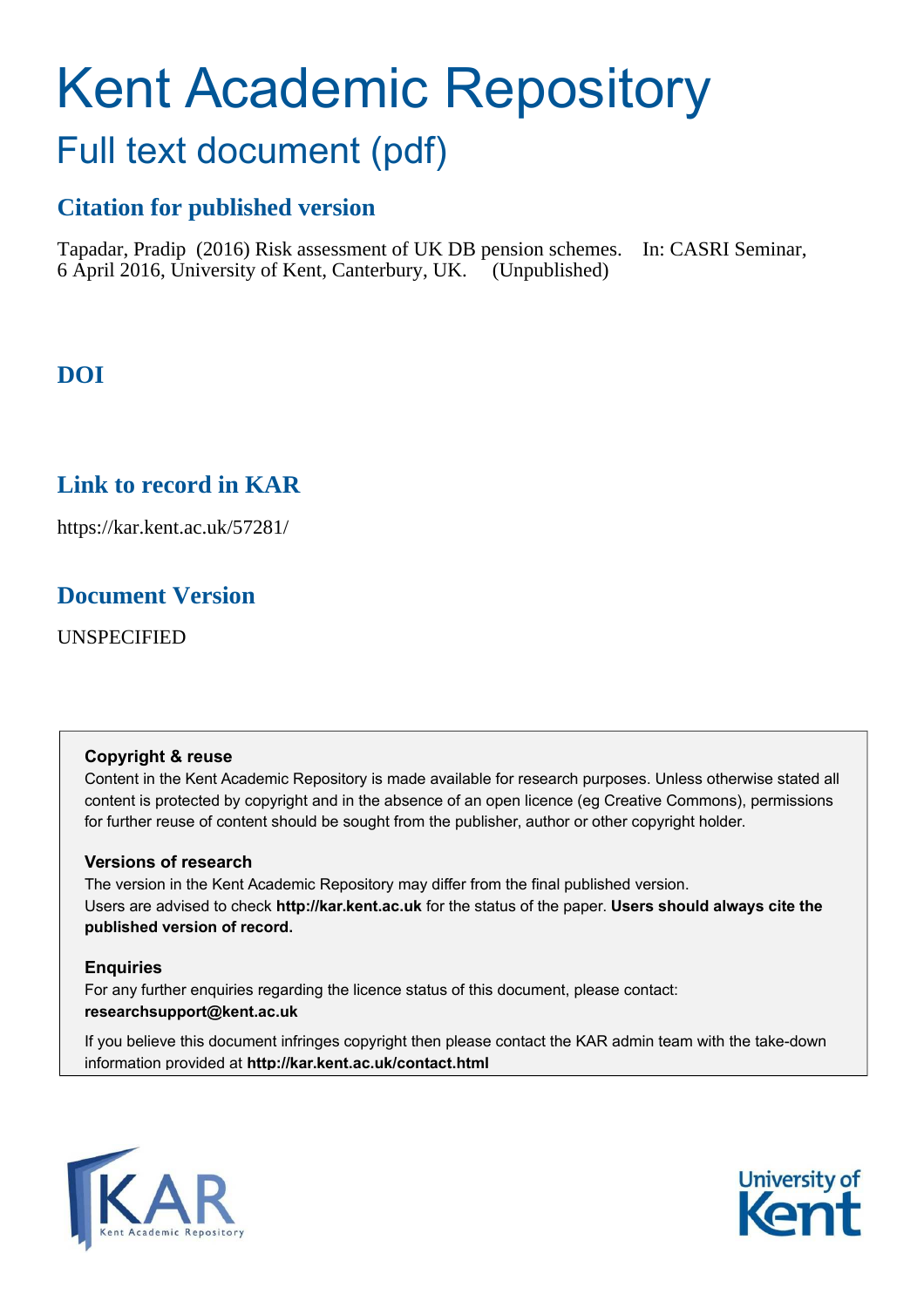### Risk assessment of UK DB pension schemes

#### Pradip Tapadar

University of Kent, Canterbury, CT2 7NF, UK P.Tapadar@kent.ac.uk

April, 2016

P Tapadar (University of Kent) **Example 2016** [Economic Capital](#page-25-0) April, 2016 1/26

 $QQ$ 

イロト イ押ト イヨト イヨ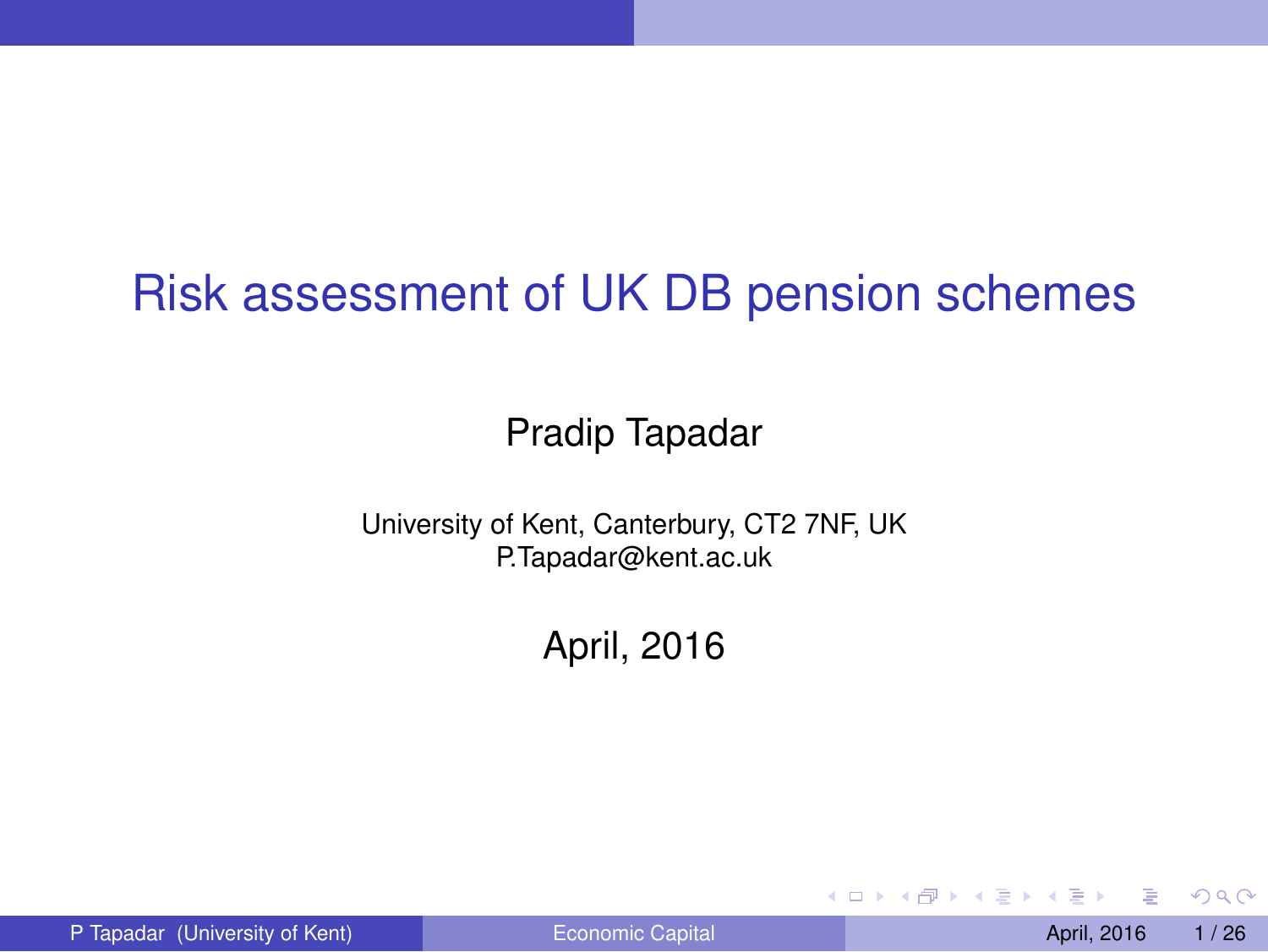### **[Introduction](#page-2-0)**

- 2 [Economic capital](#page-4-0)
- 3 [Stochastic model](#page-8-0)
- [Model assumptions](#page-11-0)

### 5 [Results](#page-15-0)



4 0 8

Æ.

×.  $\sim$   $\rightarrow$   $\equiv$   $\rightarrow$ 4 重 <span id="page-2-0"></span> $299$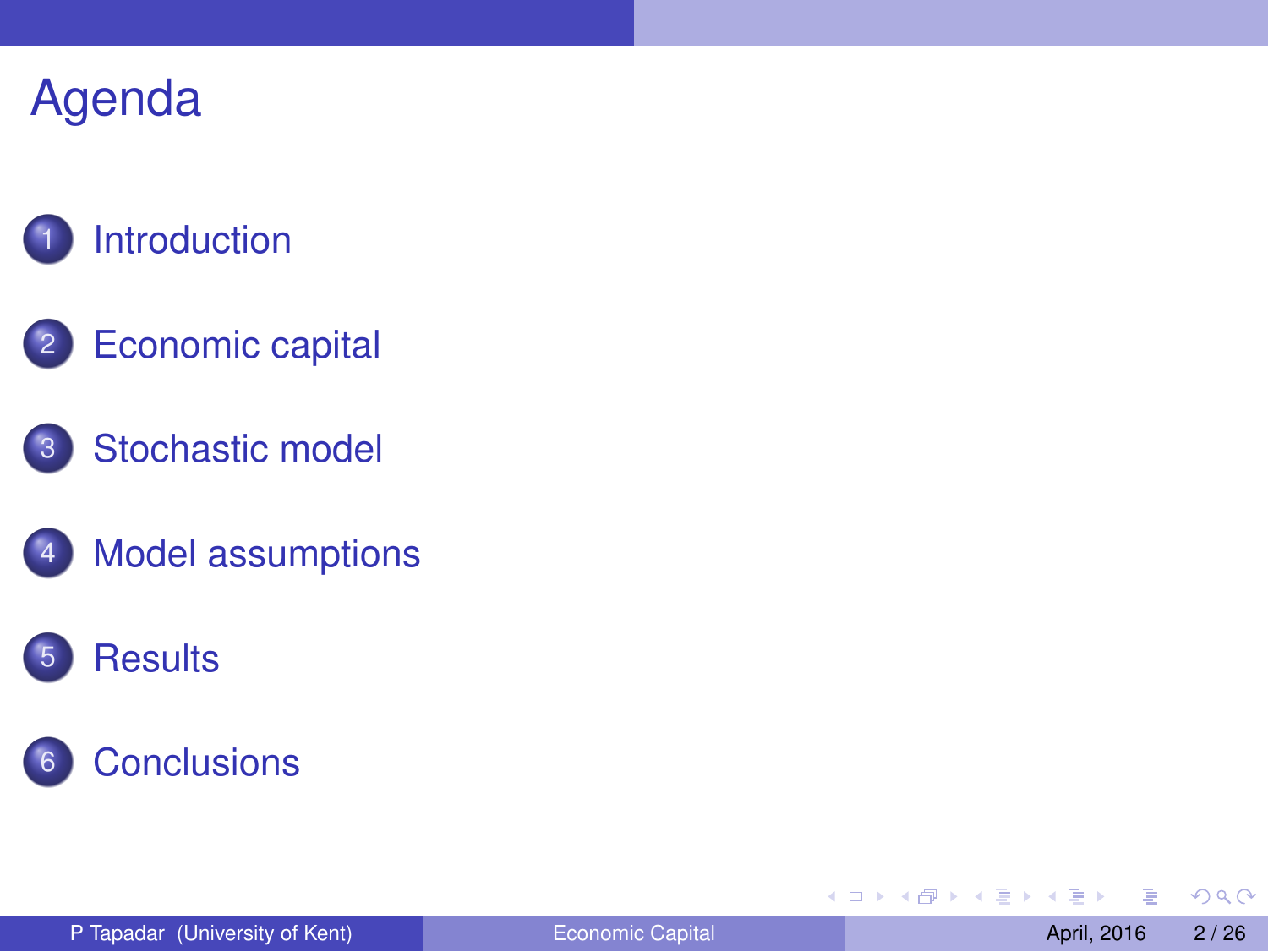### **[Introduction](#page-2-0) •** [Background](#page-3-0)

- **[Economic capital](#page-4-0)**
- [Stochastic model](#page-8-0)
- **[Model assumptions](#page-11-0)**
- **[Results](#page-15-0)**



4 0 8 1  $\leftarrow$   $\leftarrow$   $\leftarrow$  $\rightarrow$   $\pm$   $\rightarrow$ する

 $\rightarrow$ 

<span id="page-3-0"></span> $299$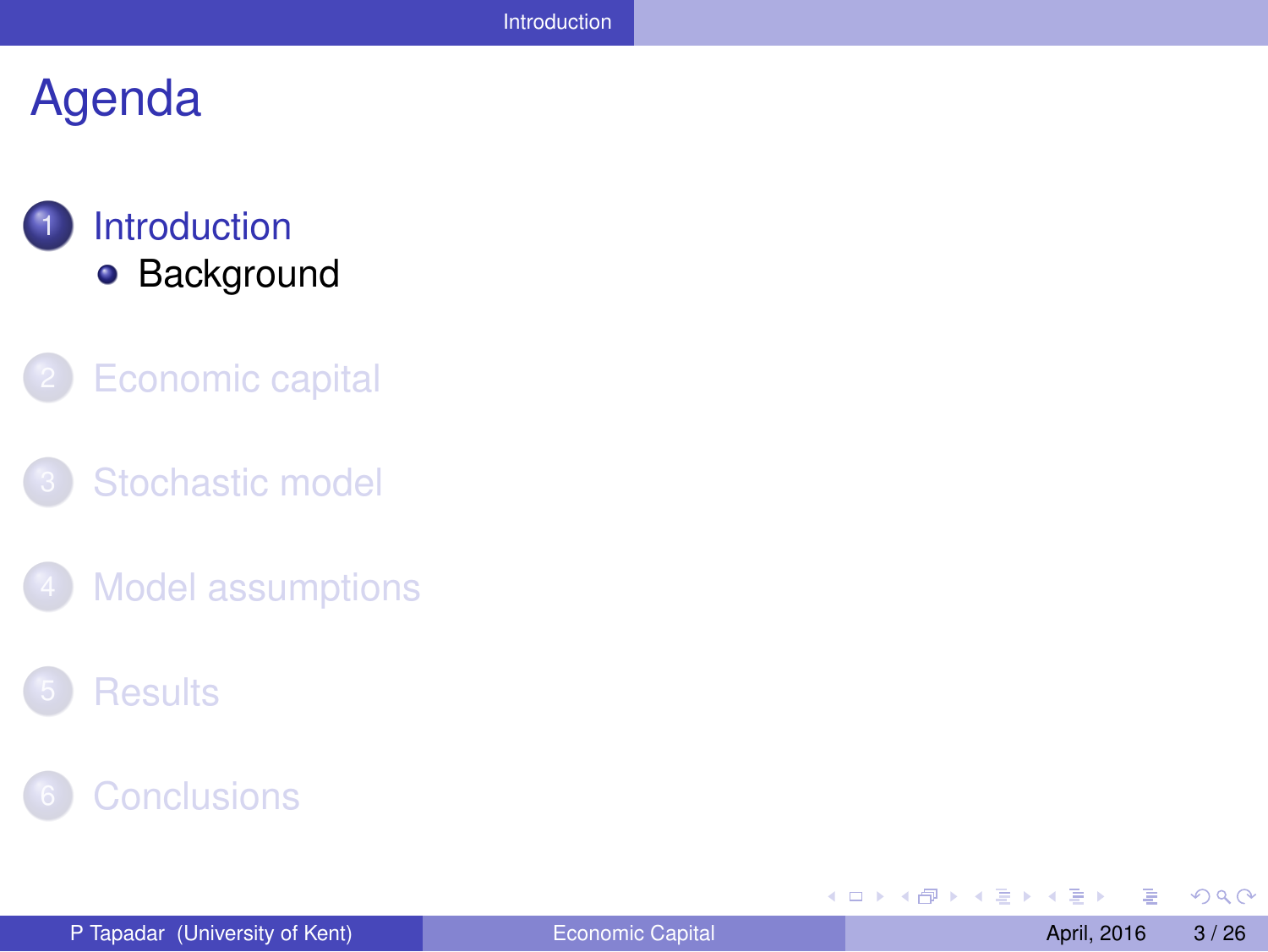### **Background**

#### Regulatory developments

- $\bullet$  Basel 2/3.
- Solvency 2.
- **Pensions Regulations.**

#### Pensions: Developments in the UK

- **Pensions Act (2004): PPF and the Pensions Regulator.**
- $\bullet$  Private pension membership: 46% (1997) to 32% (2012).
- DB scheme membership: 34% (1997) to 8% (2012).

#### Questions:

- **1** Impact of capital requirements on individual DB pension schemes.
- <span id="page-4-0"></span>**2** Role of the PPF for the risk management of the entire sector.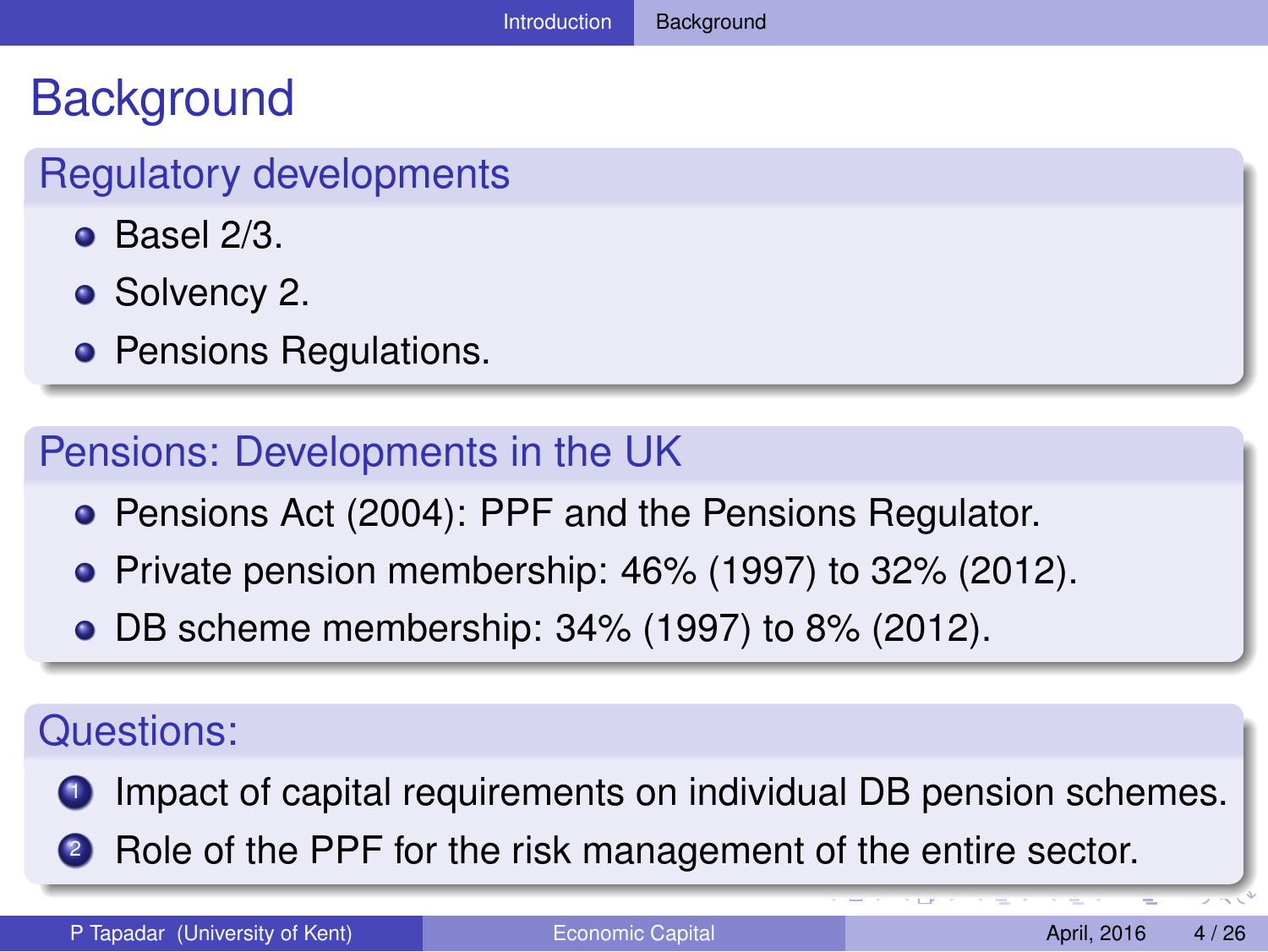#### **[Introduction](#page-2-0)**

#### **[Economic capital](#page-4-0) •** [Formulation](#page-5-0)

**•** [Eligible schemes](#page-6-0) o [PPF](#page-7-0)

#### [Stochastic model](#page-8-0)

**[Model assumptions](#page-11-0)** 

#### **[Results](#page-15-0)**

#### **[Conclusions](#page-24-0)**

4 0 8

A

×.  $\sim$   $\rightarrow$   $\equiv$   $\rightarrow$ ×. 舌 <span id="page-5-0"></span> $\Omega$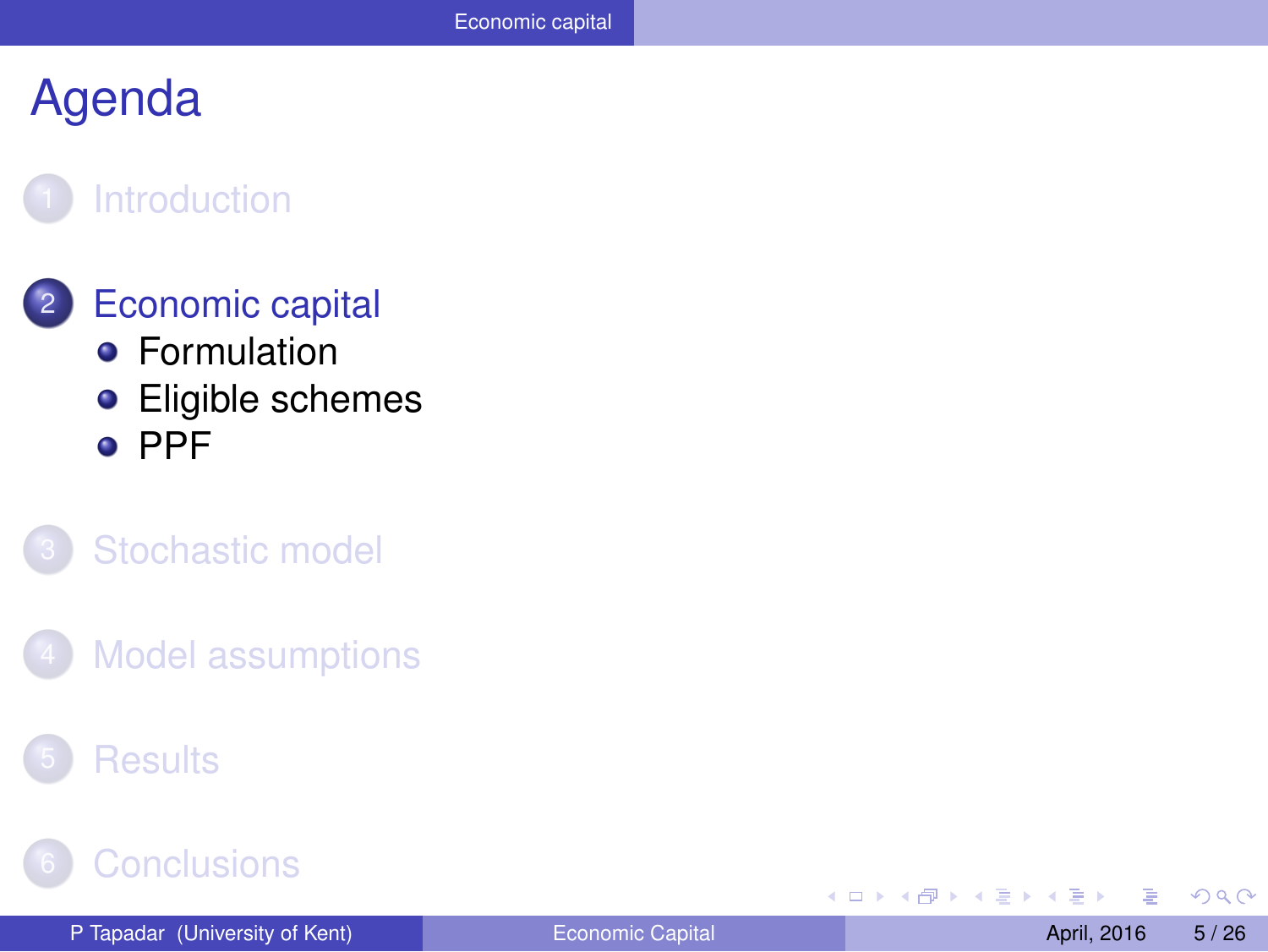### Economic Capital Formulation

**Economic capital** is the excess of assets over liabilities in respect of accrued benefits required to ensure that assets exceed liabilities on all future valuation dates over a specified time horizon with a prescribed high probability.

#### Notations:

- $X_t$ : Net cash flow of the scheme;
- *Lt* : Value of s179 liability of the scheme;
- *Is*,*t* : Accumulation factor;
- *Ds*,*<sup>t</sup>* : Discount factor.

#### Building blocks

$$
P_t = L_{t-1}I_{(t-1,t)} - X_t - L_t
$$
: Profit vector, with  $P_0 = -X_0 - L_0$ .

 $R_t = \sum_{s=0}^t P_s s_{t}$ ; Accumulated retained profits until time *t*,

<span id="page-6-0"></span> $V_t = \sum_{s=t+1}^{T} P_s D_{t,s}$  $V_t = \sum_{s=t+1}^{T} P_s D_{t,s}$  $V_t = \sum_{s=t+1}^{T} P_s D_{t,s}$  $V_t = \sum_{s=t+1}^{T} P_s D_{t,s}$  $V_t = \sum_{s=t+1}^{T} P_s D_{t,s}$  $V_t = \sum_{s=t+1}^{T} P_s D_{t,s}$  $V_t = \sum_{s=t+1}^{T} P_s D_{t,s}$ : Present value of future p[rofi](#page-4-0)[ts](#page-6-0) [at](#page-5-0) [ti](#page-6-0)m[e](#page-5-0) *t*[.](#page-3-0)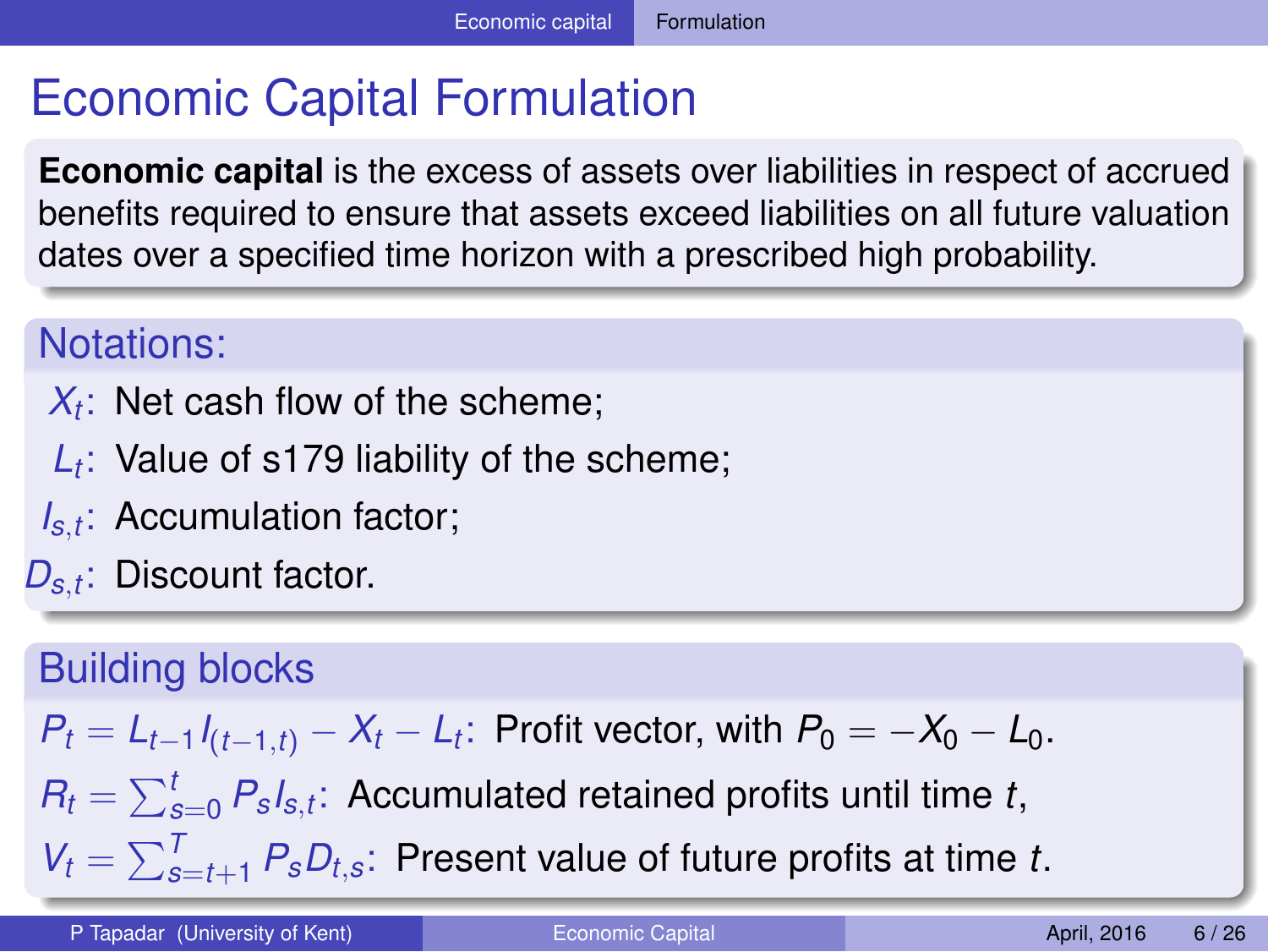### Eligible Scheme Cashflow and Capital Requirement



P Tapadar (University of Kent) **Example 2016** [Economic Capital](#page-0-0) April, 2016 **April, 2016** 7/26

<span id="page-7-0"></span> $2980$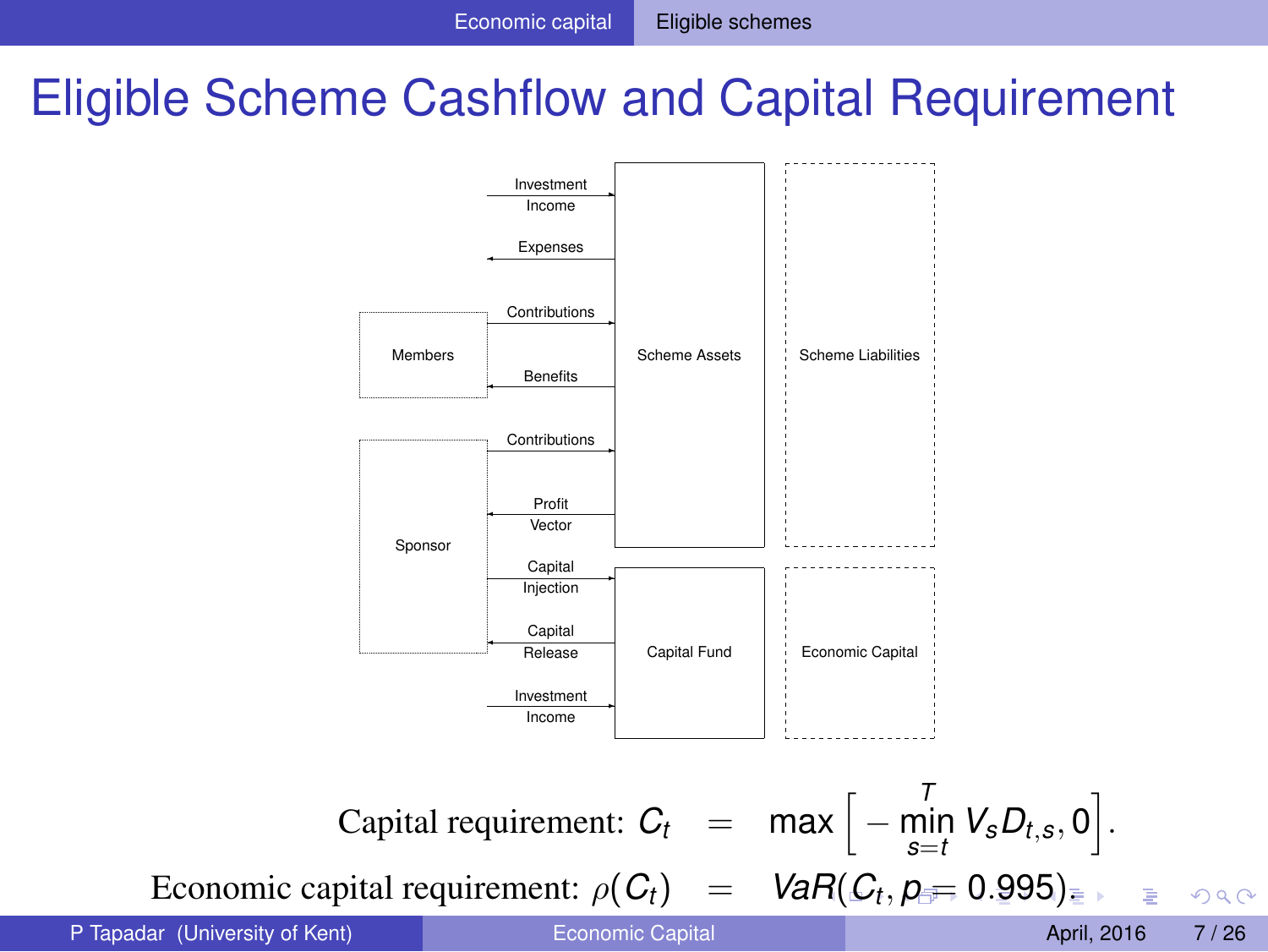### PPF Cashflow and Capital Requirement



<span id="page-8-0"></span> $QQ$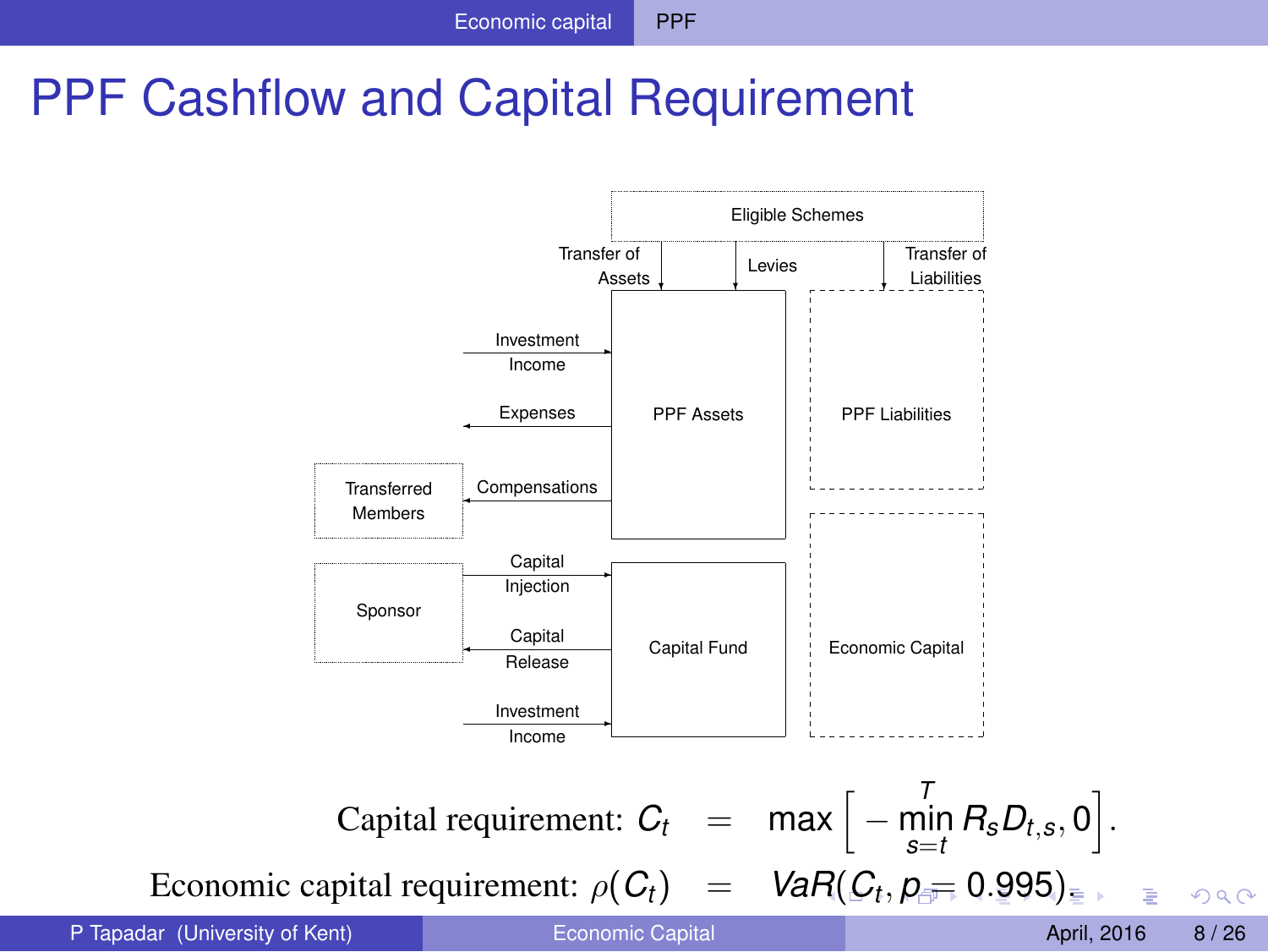#### **[Introduction](#page-2-0)**

#### **[Economic capital](#page-4-0)**

- 3 [Stochastic model](#page-8-0) **[Economic variables](#page-9-0) •** [Longevity](#page-10-0)
	- **[Model assumptions](#page-11-0)**

#### **[Results](#page-15-0)**

#### **[Conclusions](#page-24-0)**

4 0 8

画  $\mathcal{A}$  . 重き ×. 舌

×  $\sim$  <span id="page-9-0"></span> $\Omega$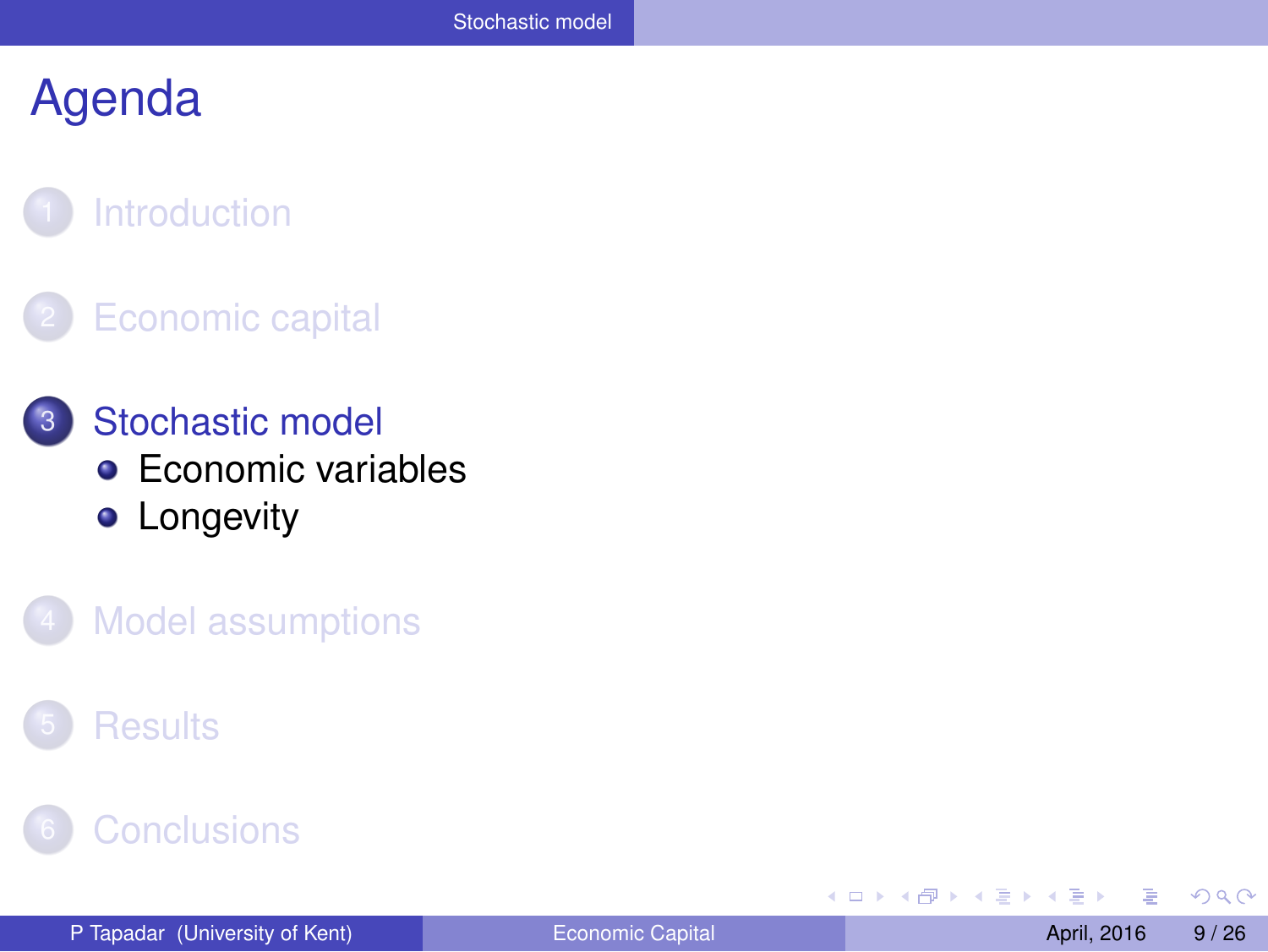### Stochastic model: Economic Variables



The individual economic random variables, *Zit*s, are modelled as:

<span id="page-10-0"></span>
$$
Z_{it} = \mu_i + Y_{it}, \text{ where } Y_{it} = \beta_i Y_{i(t-1)} + \varepsilon_{it} \text{ and } \varepsilon_{it} \sim N(0, \sigma_i^2).
$$

The error terms

- are assumed to be independently distributed across time *t*;
- which are directly connected to each other are dependent;
- which are indirectly connected are still [de](#page-8-0)penden[t,](#page-10-0) [b](#page-8-0)[ut](#page-9-0) [m](#page-10-0)[or](#page-9-0)[e](#page-8-0) [w](#page-7-0)e[ak](#page-11-0)[ly](#page-0-0) [so](#page-25-0).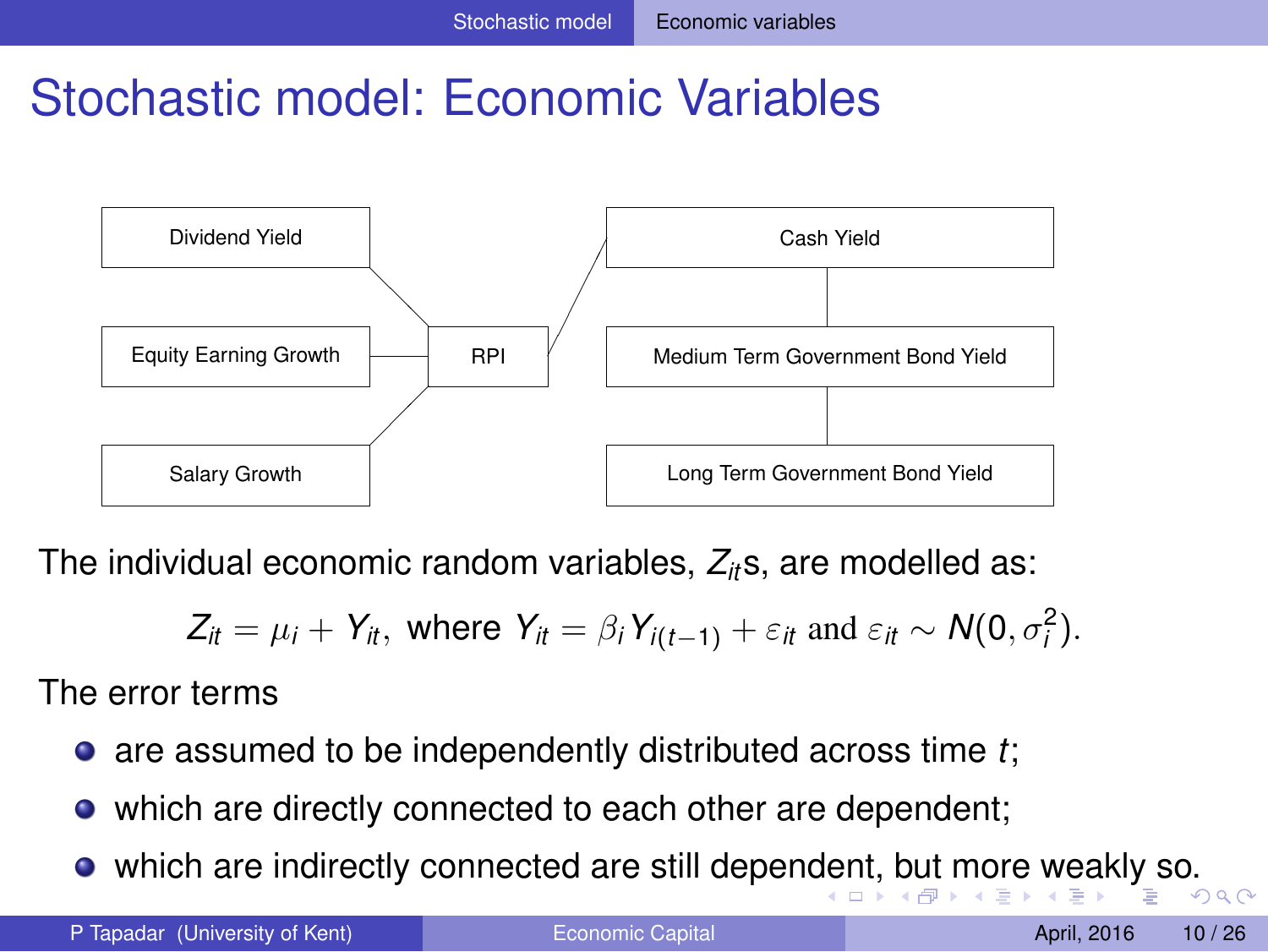### Stochastic model: Longevity

The mortality model used is developed in three steps:

- Step 1: Set S1PM and S1PF as the baseline mortality tables for males and females respectively.
- Step 2: Project these base mortality tables from year 2006 to year 2012 using the mortality projection table published by the Institute and Faculty of Actuaries.
- Step 3: Finally, model the future stochastic mortality improvements starting from 2012 by modelling stochastic uncertainty around the central mortality projection (Sweeting (2008)).

<span id="page-11-0"></span> $\Omega$ 

イロト イ押 トイラト イラト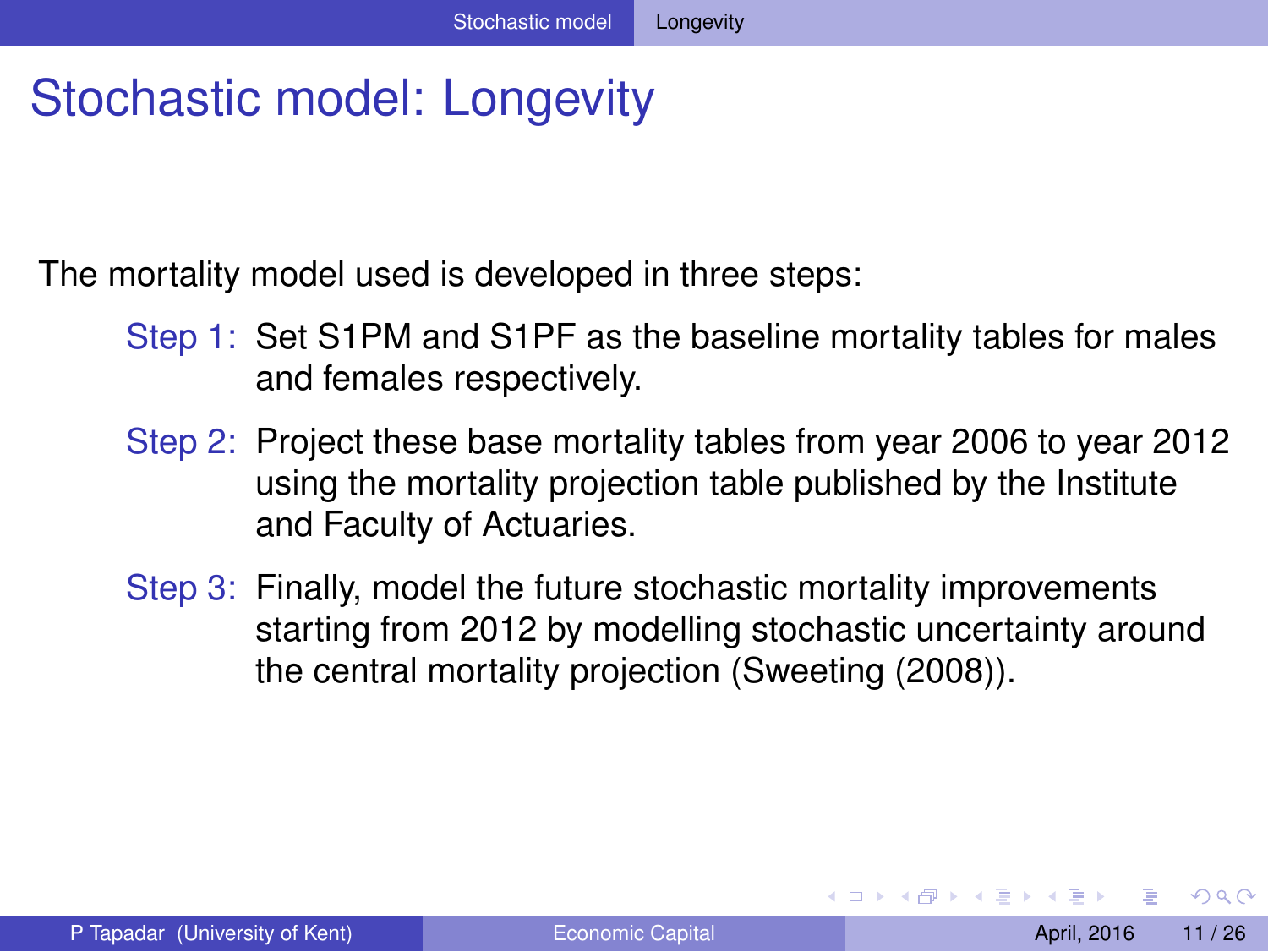### **[Introduction](#page-2-0)**

**[Economic capital](#page-4-0)** 

#### [Stochastic model](#page-8-0)

#### **[Model assumptions](#page-11-0)**

- [Membership profile](#page-12-0)
- [Model points](#page-13-0)  $\bullet$
- [Investment](#page-14-0)  $\bullet$

#### **[Results](#page-15-0)**

### **[Conclusions](#page-24-0)**

4 0 8

<span id="page-12-0"></span> $QQQ$ 

重き ×. Ξ

 $\sim$ ×.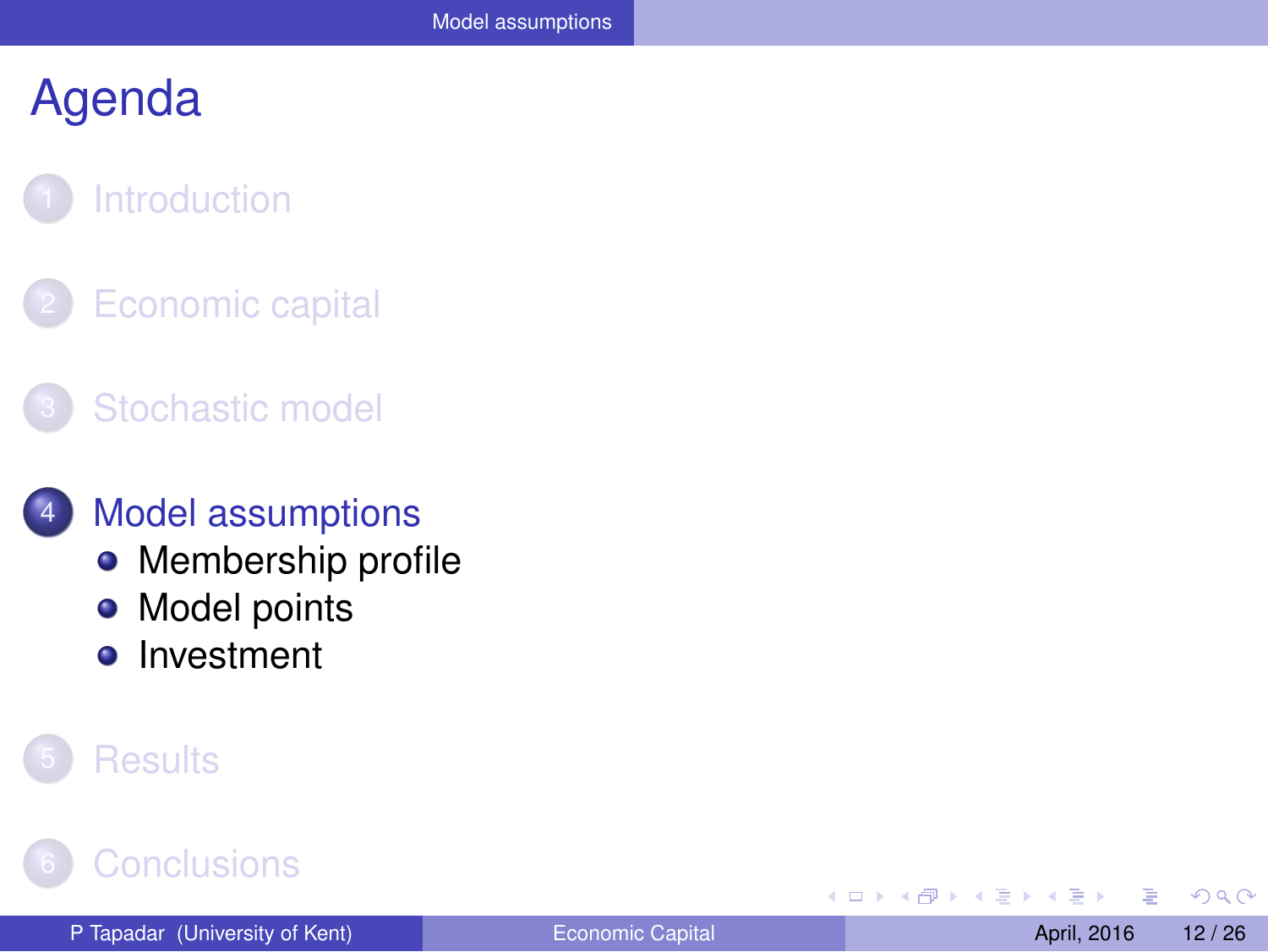### Membership Profile

#### Table : Average membership profile of eligible schemes.

| Membership         | Number of |             | Average membership |              |        |
|--------------------|-----------|-------------|--------------------|--------------|--------|
| group (Members)    | schemes   | Active      | Deferred           | Pensioner    | Total  |
| $A: (5-99)$        | 2,260     | 6(13%)      | 23 (52%)           | 15 (35%)     | 44     |
| $B$ : (100-999)    | 2.828     | 56 (16%)    | 182 (52%)          | 113 (32%)    | 351    |
| $C: (1,000-4,999)$ | 824       | 384 (17%)   | 1,103 (49%)        | 754 (34%)    | 2.241  |
| $D: (5,000-9,999)$ | 192       | 1,231 (17%) | 3,297 (46%)        | 2,601 (37%)  | 7.129  |
| $E:$ (Over 10,000) | 212       | 6,651 (19%) | 14,763 (42%)       | 13,608 (39%) | 35,022 |

 $\rightarrow$ 

<span id="page-13-0"></span> $299$ 

4 (D) 3 (F) 3 (F) 3 (F)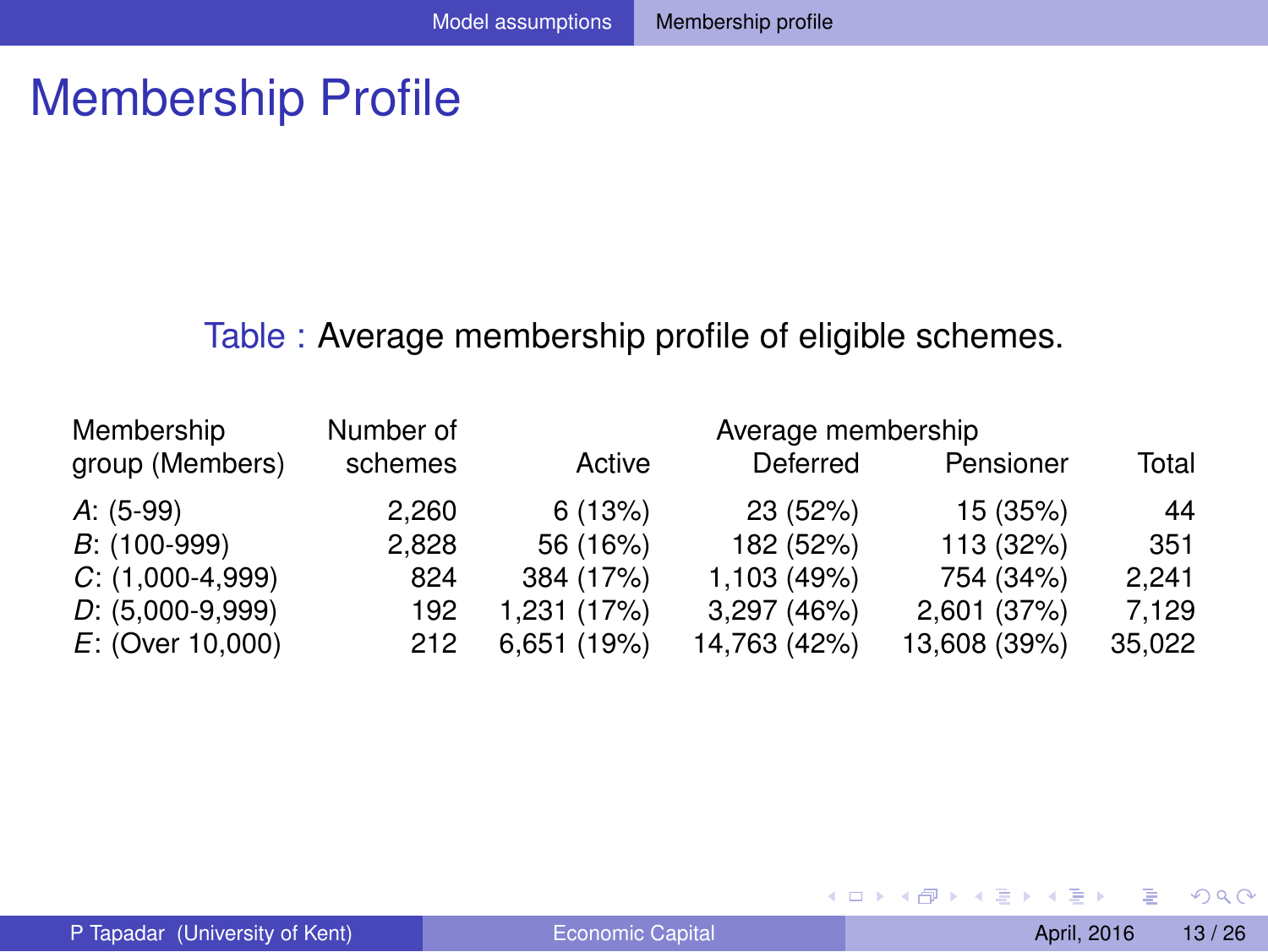### Model Points

#### Table : Eligible schemes model points.

| Membership types | Age | Gender      | Accrued service/benefit            |
|------------------|-----|-------------|------------------------------------|
|                  | 30  | Male/Female | 7 years past service               |
| Active           | 40  | Male/Female | 16 years past service              |
|                  | 50  | Male/Female | 25 years past service              |
|                  | 60  | Male/Female | 34 years past service              |
| Deferred         | 50  | Male        | Accrued pension of £3,000 per year |
|                  | 50  | Female      | Accrued pension of £1,500 per year |
| Pensioner        | 70  | Male        | Pension of £6,000 per year         |
|                  | 70  | Female      | Pension of £3,000 per year         |

<span id="page-14-0"></span> $299$ 

4 (D) 3 (F) 3 (F) 3 (F)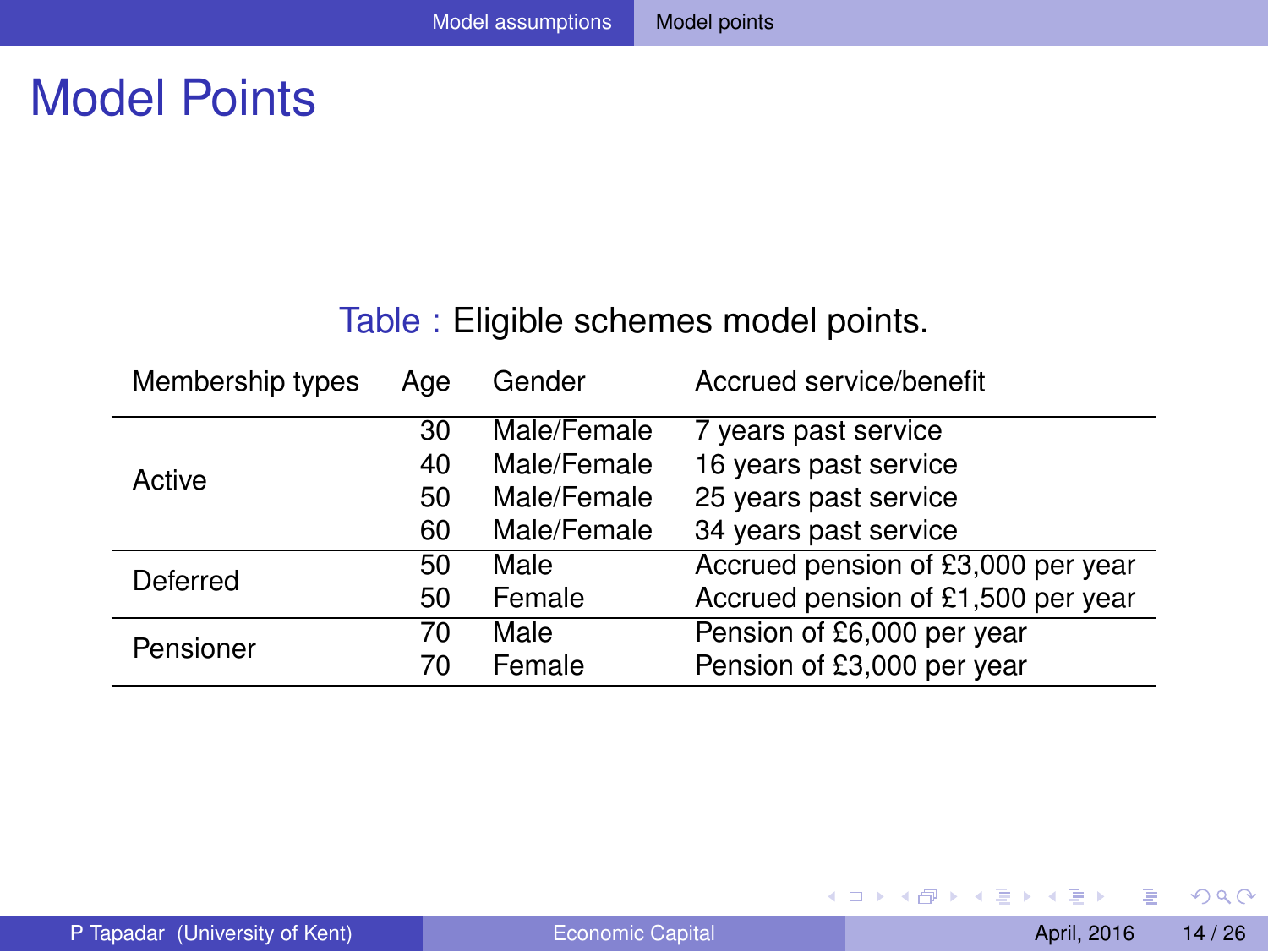### Assets, Liabilities and Investment Strategies

#### Table : Comparison of assets and liabilities.

|             | Estimated | Actual  |
|-------------|-----------|---------|
| Assets      | £1.018b   | £1.027b |
| Liabilities | £1.218b   | £1.231b |

#### Table : Distribution of eligible scheme by investment strategies.

| Investment | Asset allocation |              | Proportion of    |
|------------|------------------|--------------|------------------|
| strategy   | Equities         | <b>Bonds</b> | eligible schemes |
|            | 25%              | 75%          | 25%              |
| м          | 50%              | 50%          | 60%              |
| н          | 75%              | 25%          | 15%              |

**PPF** broadly follows investment strategy *L*.

<span id="page-15-0"></span> $\Omega$ 

 $\mathcal{A}$  . If  $\mathcal{B}$  and  $\mathcal{A}$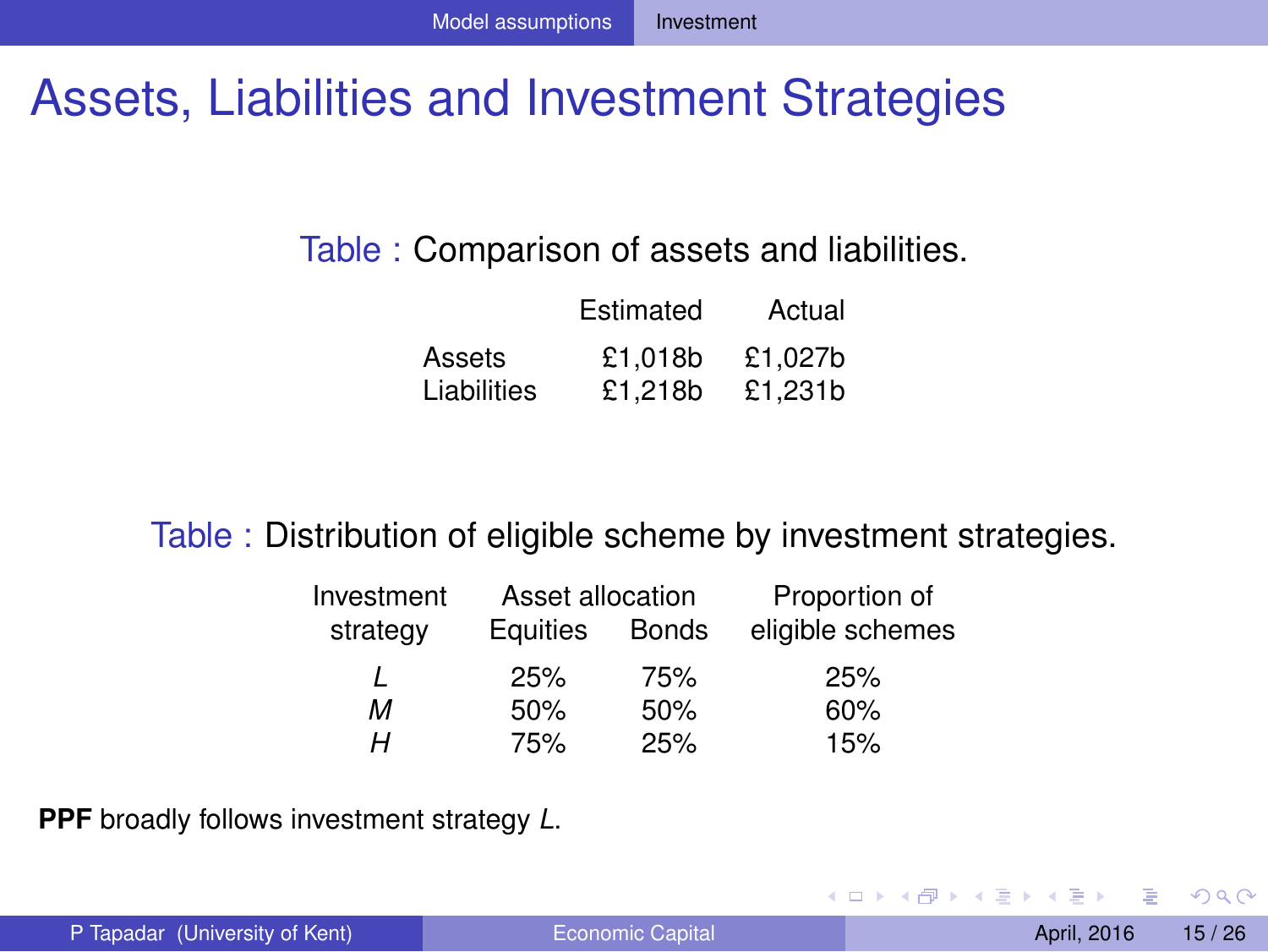#### **[Introduction](#page-2-0)**

- **[Economic capital](#page-4-0)**
- [Stochastic model](#page-8-0)
- **[Model assumptions](#page-11-0)**
- **[Results](#page-15-0) •** [Eligible Schemes](#page-16-0) o [PPF](#page-20-0)

#### **[Conclusions](#page-24-0)**

4 0 8  $\mathcal{A}$ A  $\mathbf{h}$  $A \equiv 0.4$ Ξ <span id="page-16-0"></span> $QQ$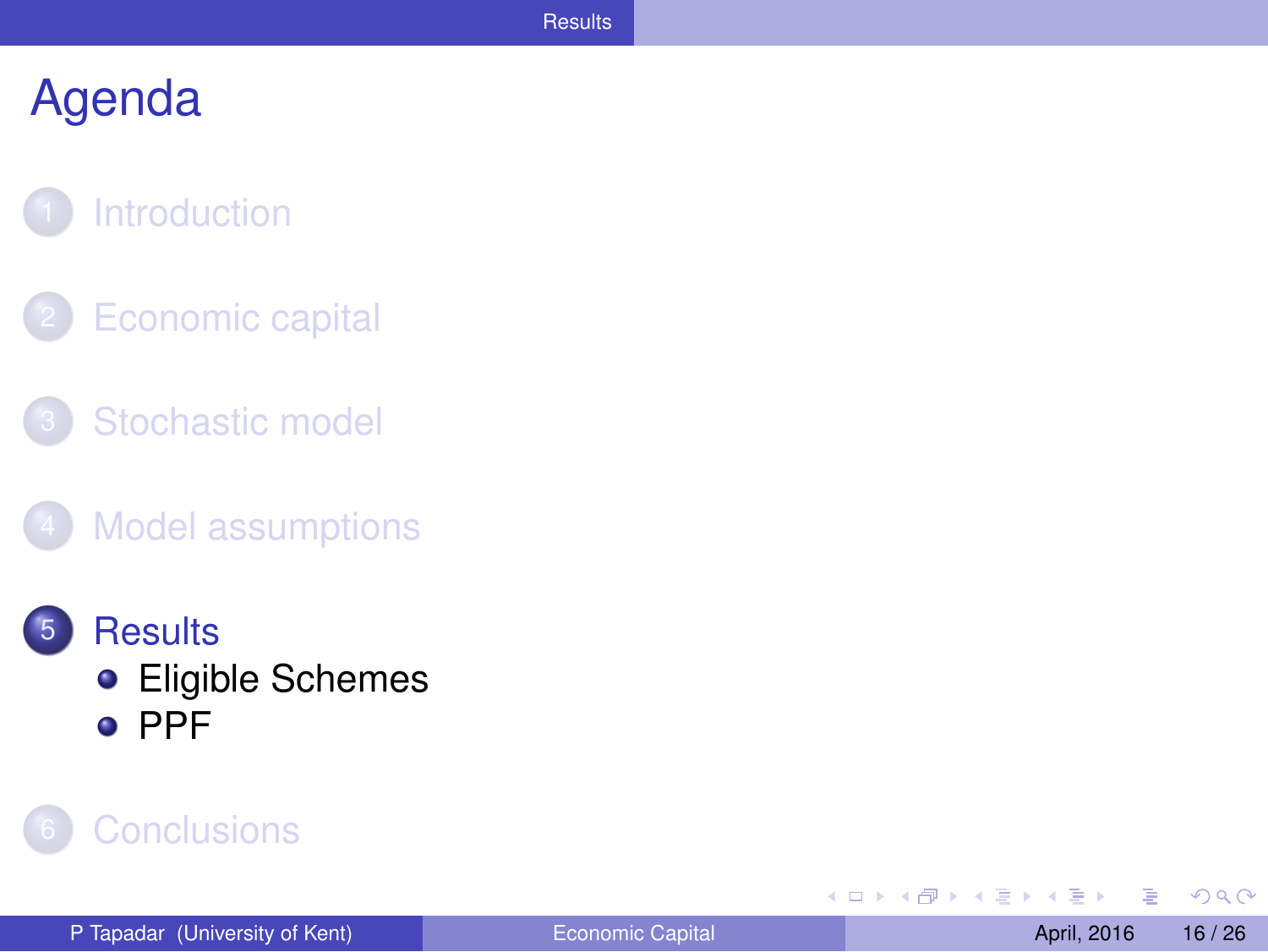### Aggregate Economic Capital for Eligible Schemes





4 0 8

<span id="page-17-0"></span> $QQQ$ 

 $A \equiv 0.14$ 舌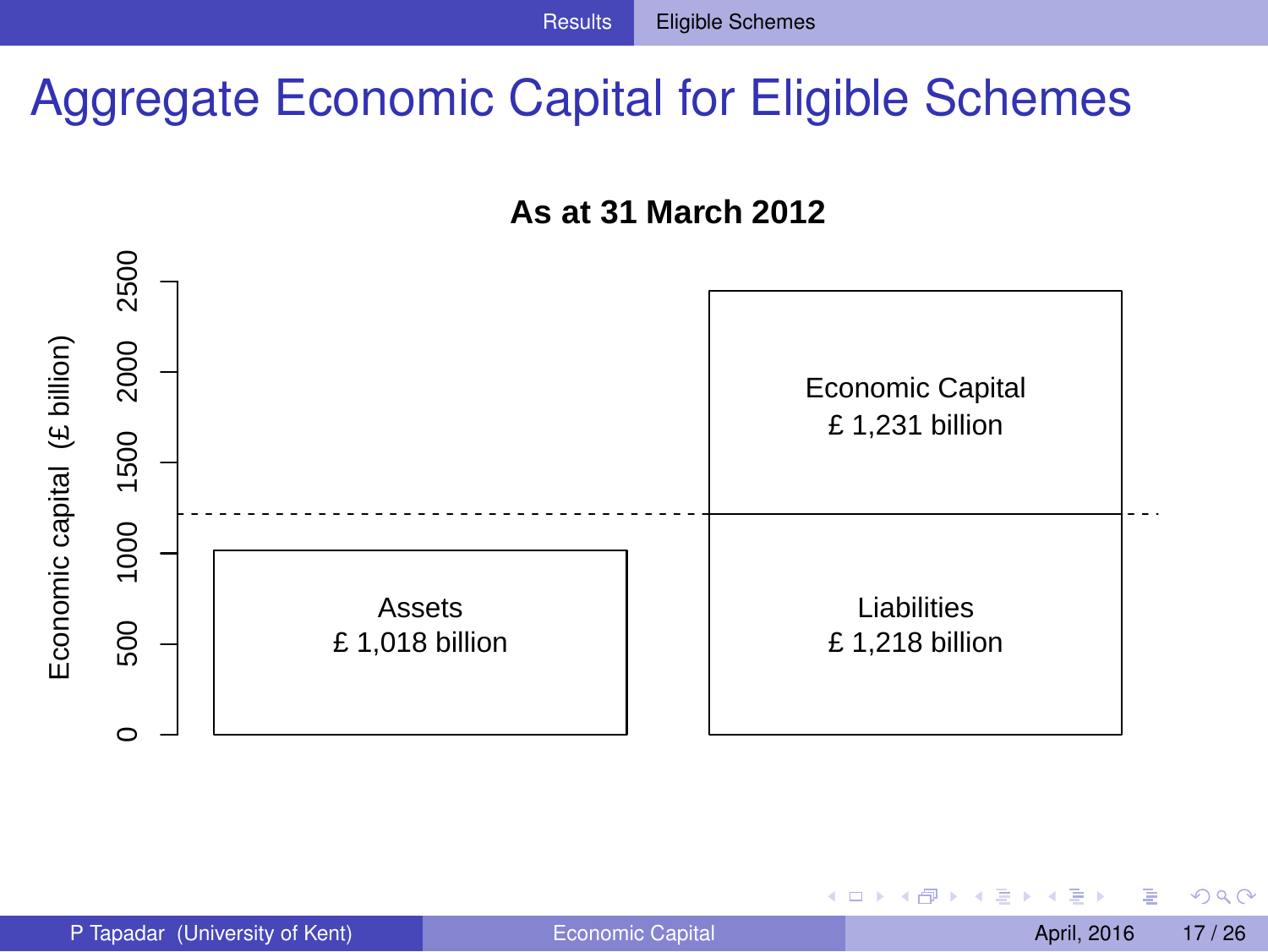### Economic Capital: Eligible Scheme in *A*

<span id="page-18-0"></span>

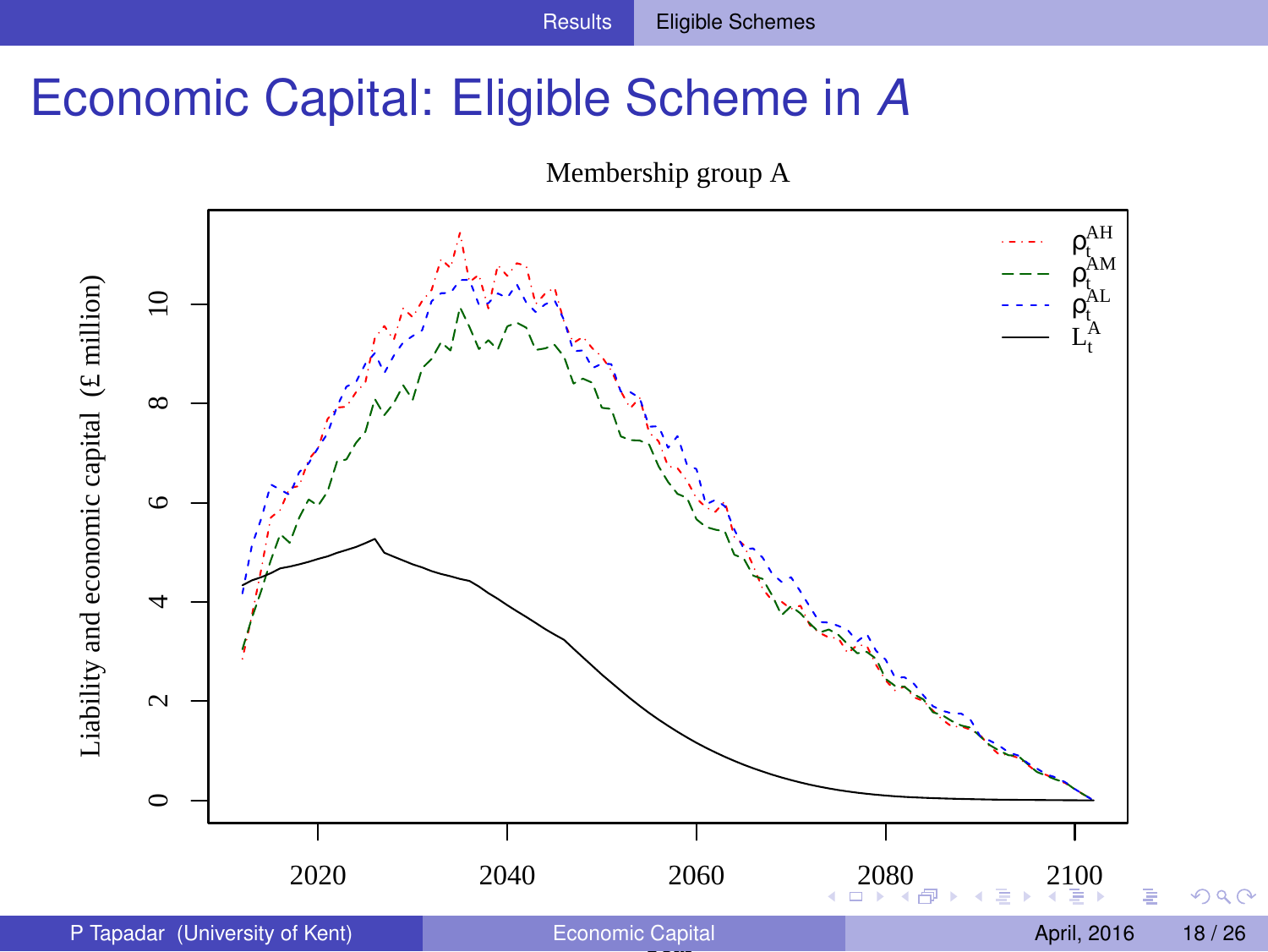### Eligible Schemes: Liability Comparison

<span id="page-19-0"></span>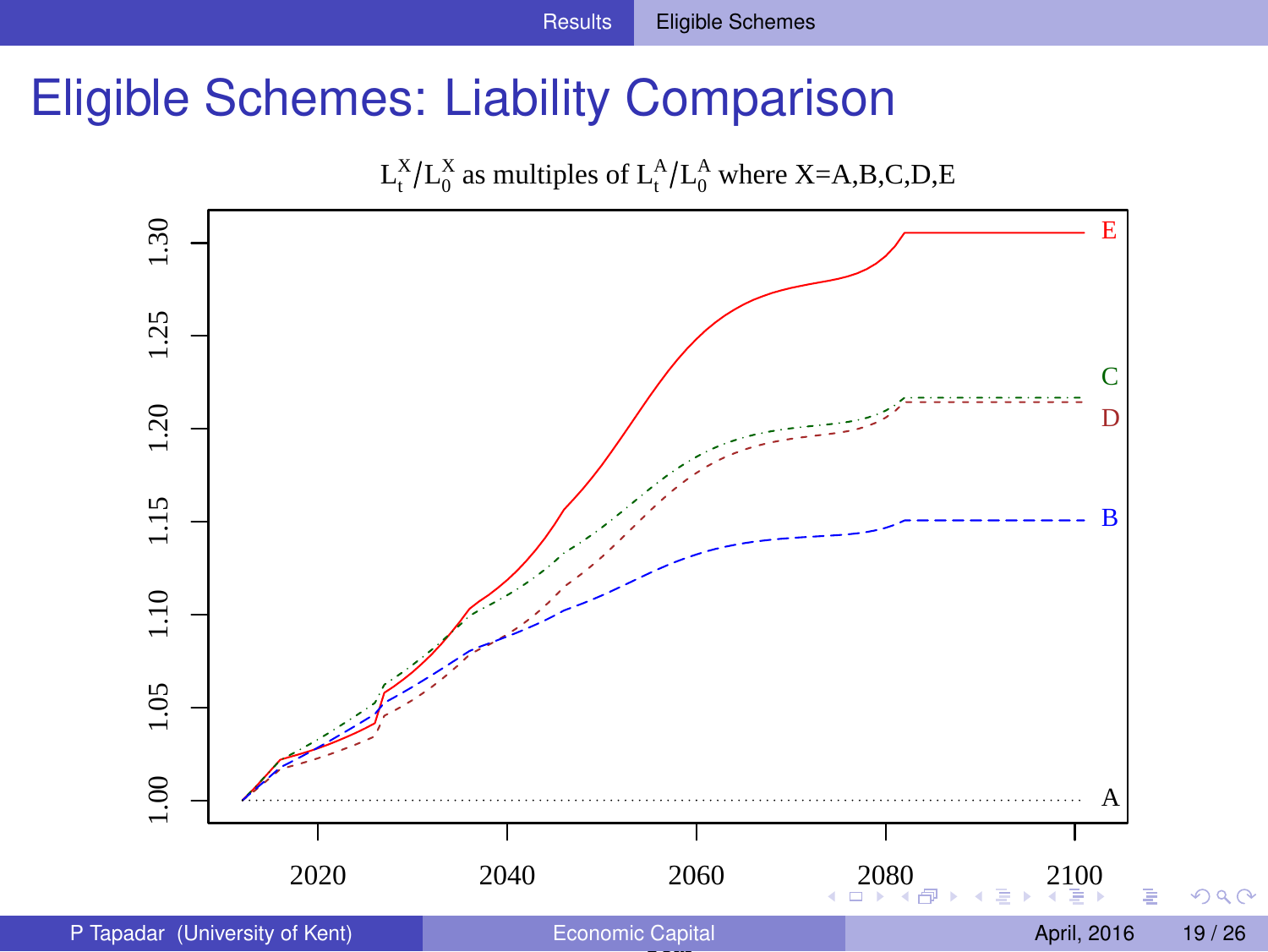### Eligible Schemes: Economic Capital Comparison

<span id="page-20-0"></span> $\rho_t^{XY}/L_0^X$  as multiples of  $\rho_t^{AY}/L_0^A$  where X=A,B,C,D,E and Y=L,M,H

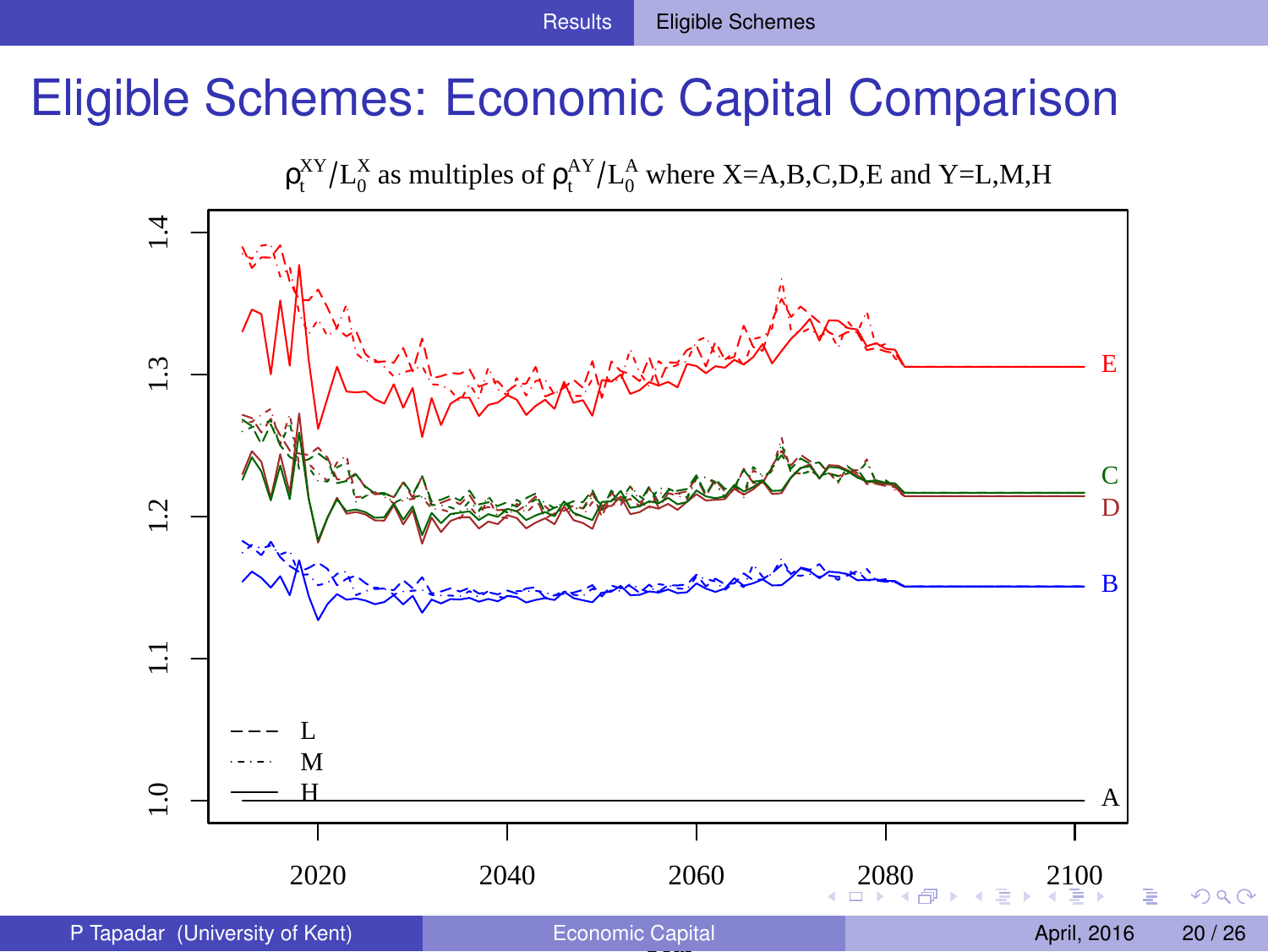### PPF: Some Additional Assumptions

- PPF levy: 0.072% of the total s179 liabilities.
- Amortisation period: 10 years.
- **•** Funding cap: 120% of s179 liabilities.
- Insolvency rates:

Membership group Annual insolvency rate

| А  | 1.60%    |
|----|----------|
| R  | 0.95%    |
| C. | $0.90\%$ |
| D  | 0.53%    |
| F. | 0.72%    |

<span id="page-21-0"></span> $\Omega$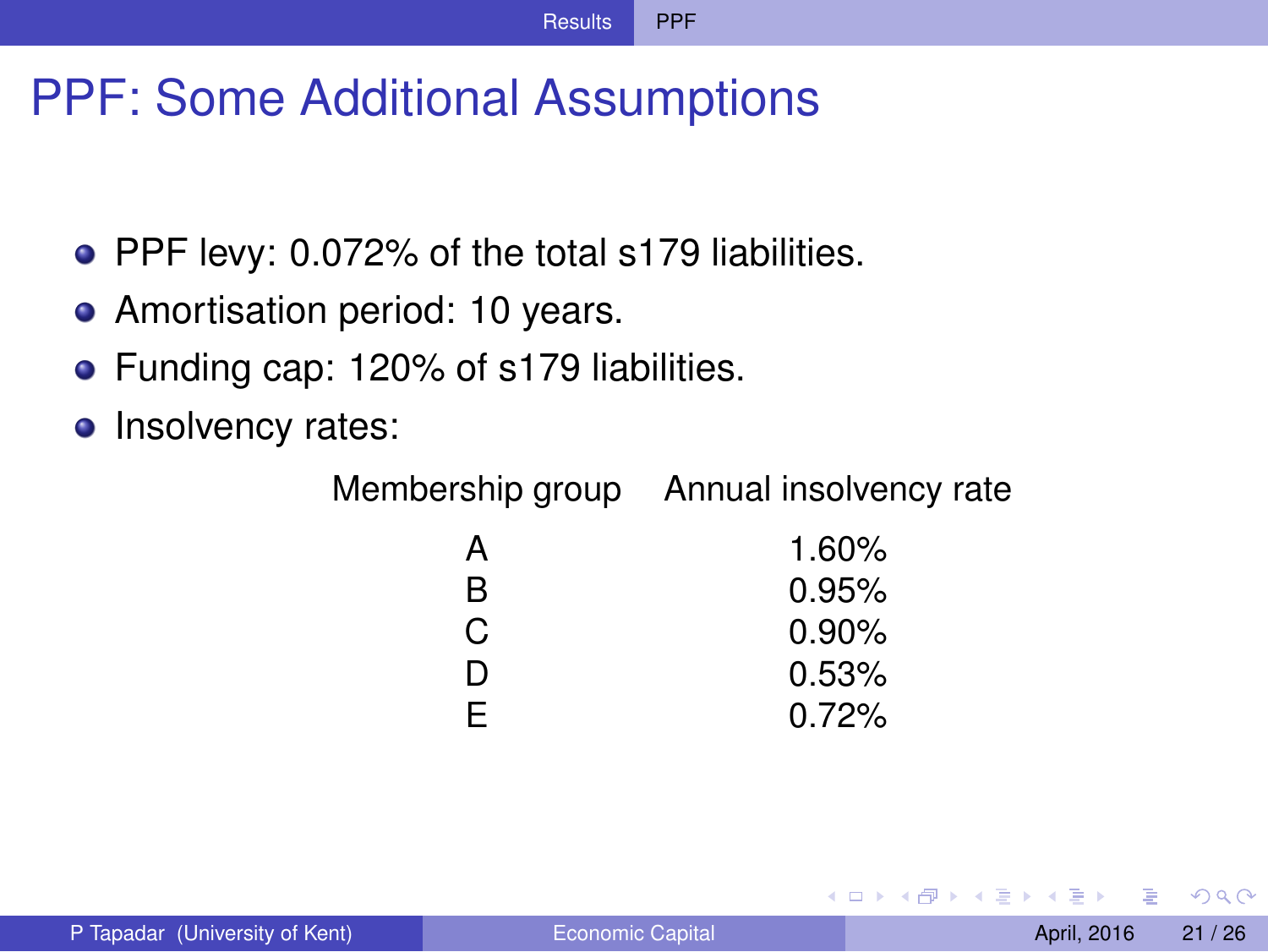### PPF: Base Case Results

<span id="page-22-0"></span>PPF schemes liability and economic captial : Base case

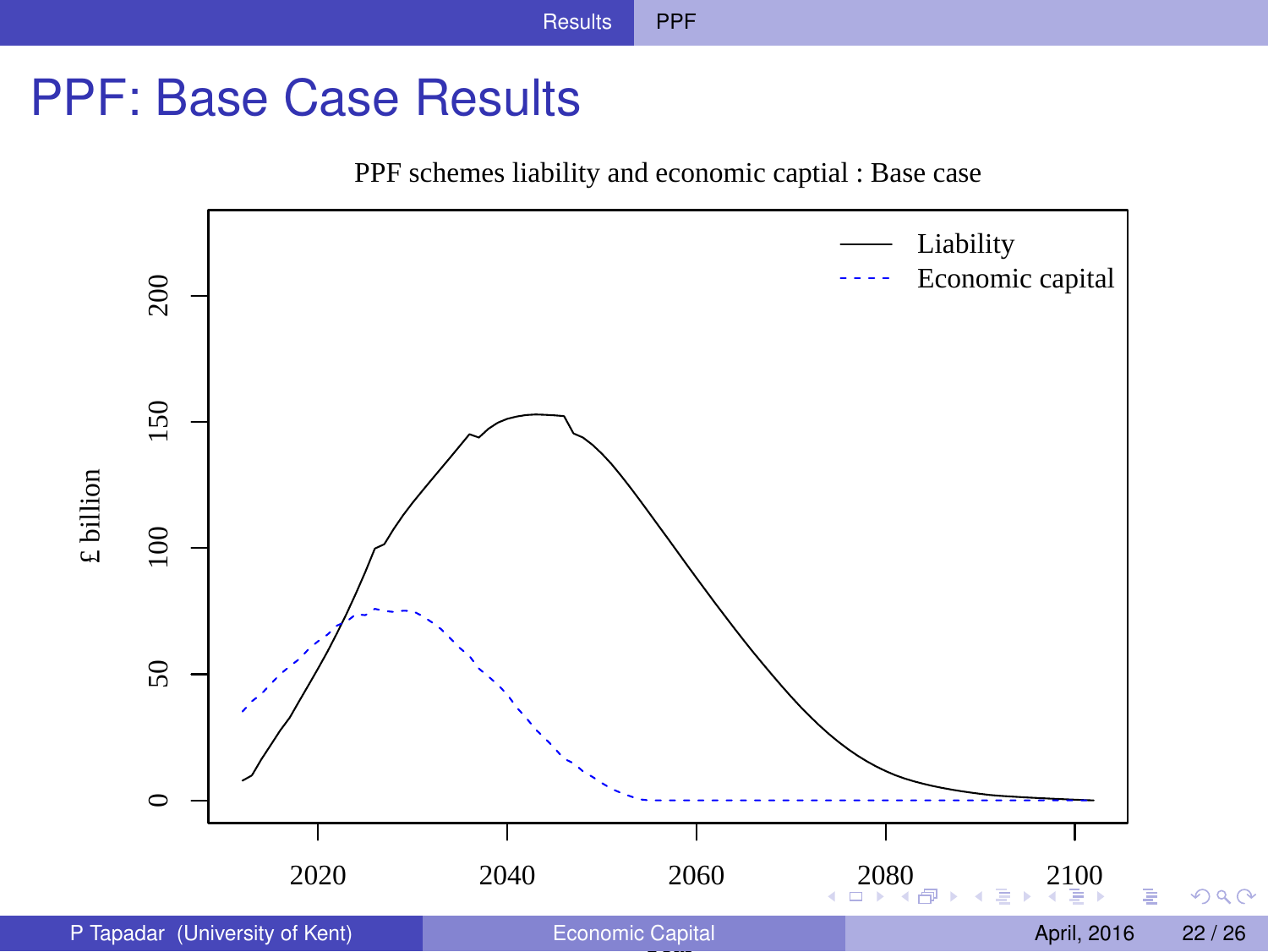### PPF: Sensitivity Results

#### <span id="page-23-0"></span>**As at 31 March 2012**

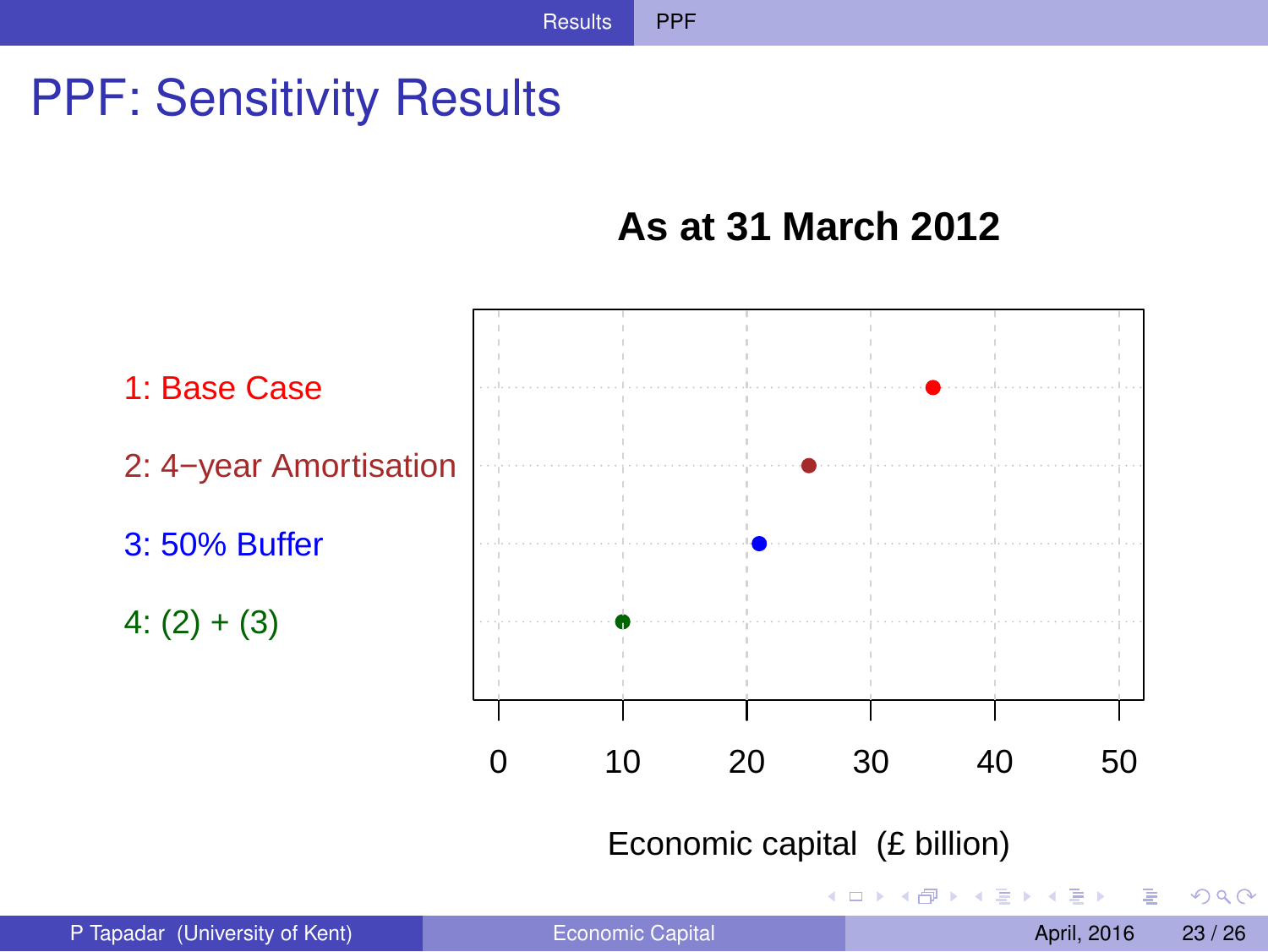### PPF Takes Over All Schemes With Insolvent Sponsors

<span id="page-24-0"></span>

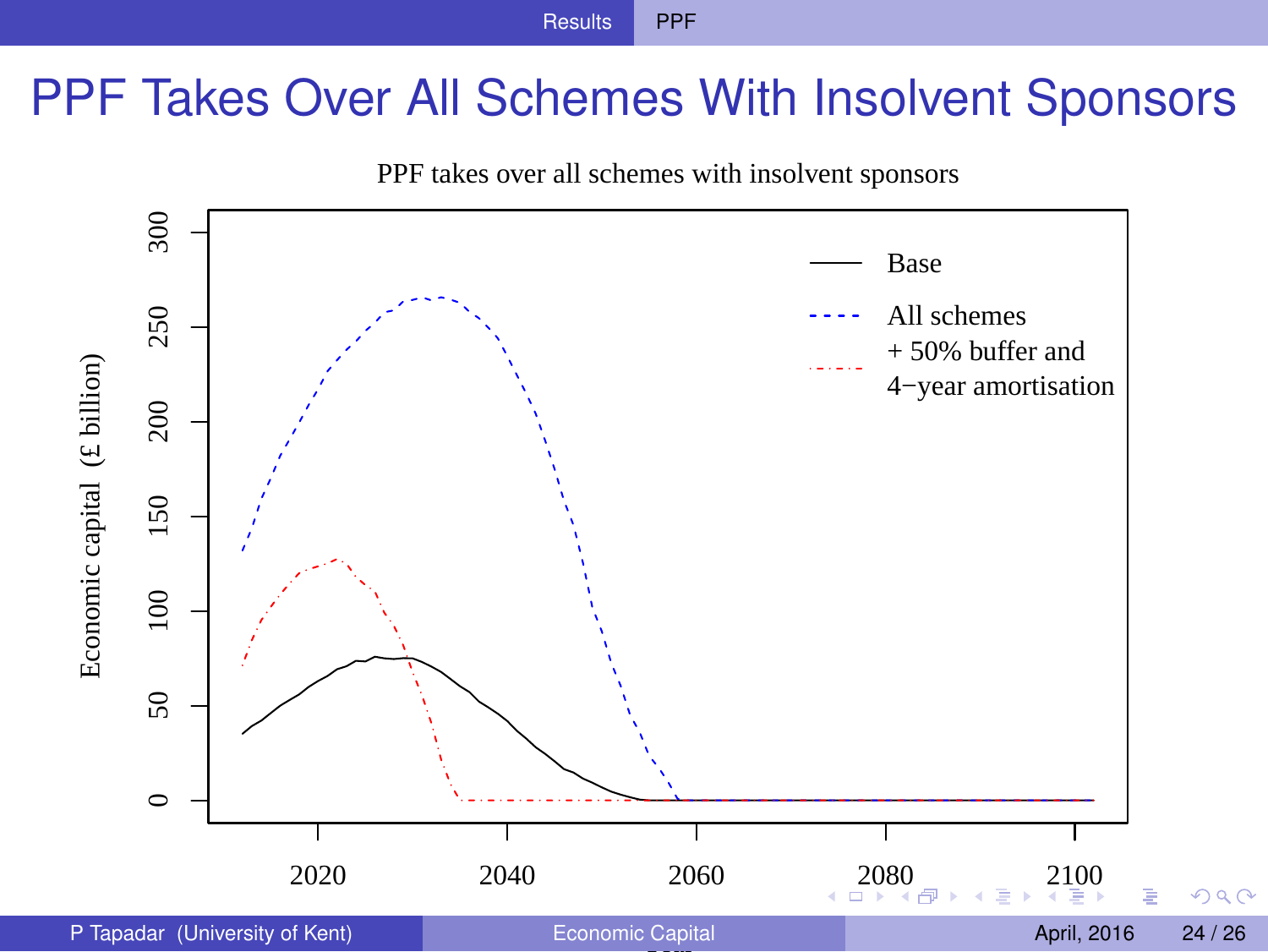### **[Introduction](#page-2-0)**

- **[Economic capital](#page-4-0)**
- [Stochastic model](#page-8-0)
- [Model assumptions](#page-11-0)

#### **[Results](#page-15-0)**



<span id="page-25-0"></span> $299$ 

**B** 

4 (D) 3 (F) 3 (F) 3 (F)